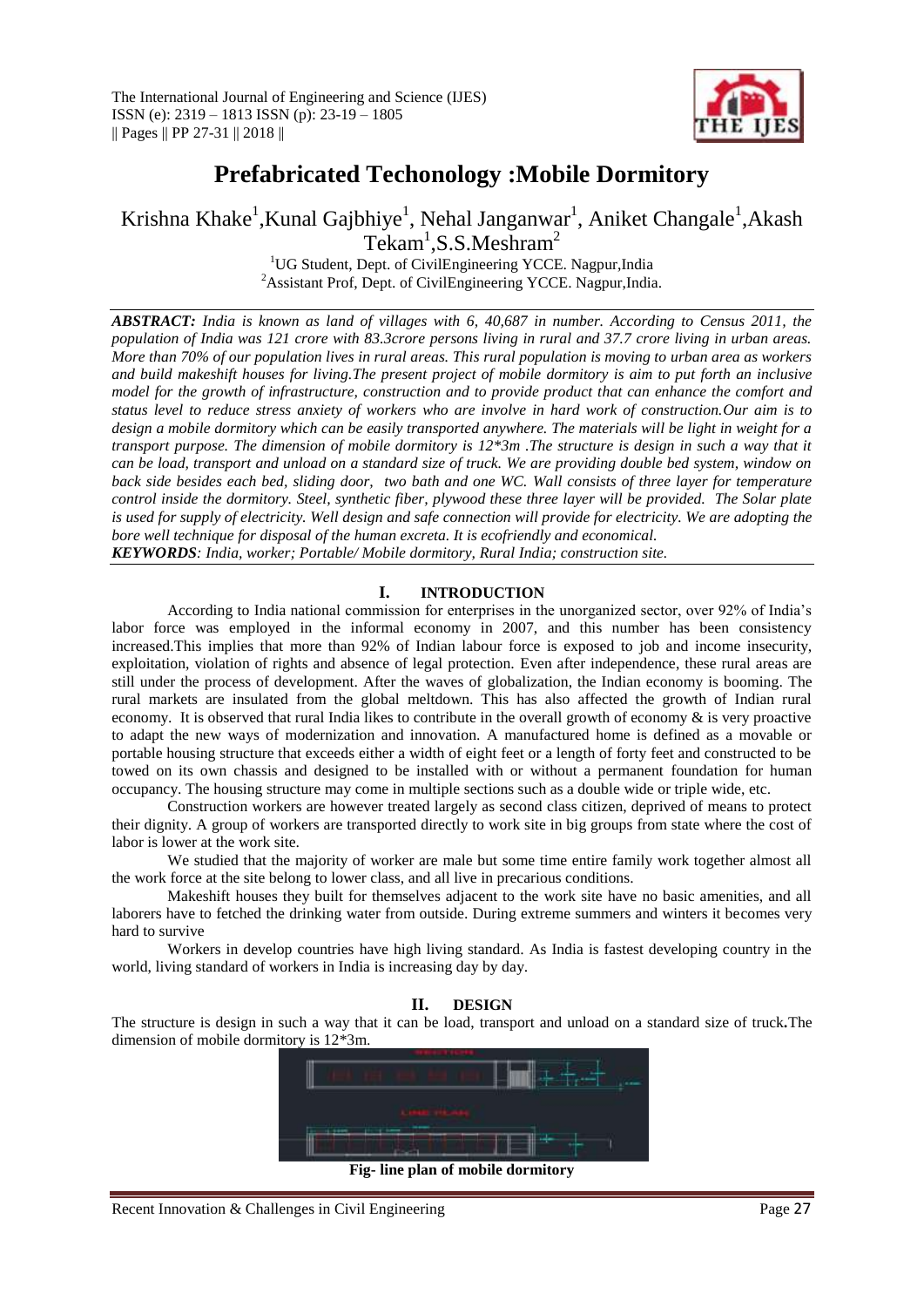## **III. COMPONENTS**

#### **i. Floor Base**

- ii. Floor includes steel as outer layer and Plywood as middle layer and thin carpet outer layer.
- iii. Thickness of steel layer and bottom rails 10cm
- iv. Thickness of plywood 1.2cm
- v. Thin carpet

#### **vi. Side walls**

vii. It contains steel as outer layer and plywood as middle layer and thermal fibre as outer layer.

- viii. Thickness of steel 0.7m
- $\Box$  Cavity -0.7cm<br>Thickness of p
- $\Box$  Thickness of plywood -1.2cm<br>Thermal fibre- 6mm
- Thermal fibre- 6mm

#### **i. Windows and doors**

- ii. Five windows 1.3\*0.8 m
- iii. Two windows 1.3\*1 m
- iv. Three toilet and bathroom windows 0.5\*0.5 m
- v. One sliding door of 2.1\*1.1 m
- vi. One bathroom door 2.1\*0.8 m
- vii. Two toilet doors 2.1\*0.6 m

#### **viii. Toilets and baths**

 The toilet is efficient and more sanitary variation of a common facility for the elimination of human waste that existed before the advent of indoor plumbing the outhouse.

 $\Box$  Toilet waste may be discharged to a publicly-owned treatment works (POTW) facility through the local sewage system or land-applied on farming property.

- $\Box$  There are one baths and two water closet (WC).
- Dimensions :
- $\bullet$  Toilet-  $0.8 \times 0.8 \text{ m}$
- $\bullet$  Bath-  $1 \times 1$  m
- $\Box$  Partition wall between Toilet and bath is made up of PVC synthetic fibre. which is cheap in cost.
- $\Box$  The fibre is water resistant and have long life span.

## **i. Interior – a)bed**

#### **b)light and fan**

#### **I) CORNER POSTS**

- $Grade = SM50A$
- Rolled high tensile steel
- $\Box$  Yielding point = 33 kg/mm2
- Tensile strength =  $50 \text{ kg/mm2}$
- $\Box$  Bottom side rails (left)<br>  $\Box$  Top side rails (right)
- Top side rails (right



**Fig 1- rails and corner posts**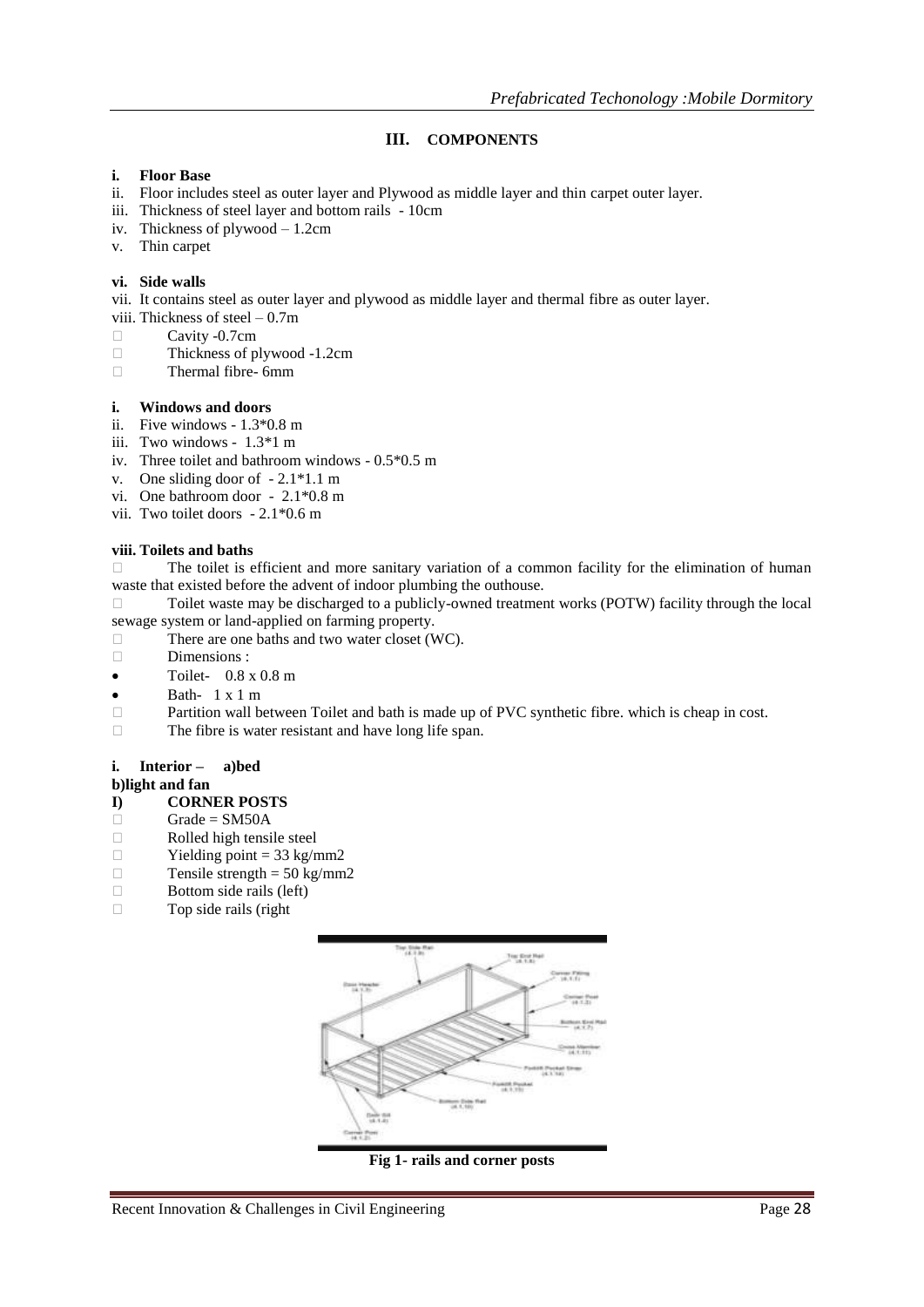- **IV. RAILS**
- Grade: structural steel SS41
- Front top end rail
- Front bottom end rail
- Bottom side rails (right)
- Inter top end rail
- □ Yielding point =  $25 \text{ kg/mm}$ <br>□ Tensile strength =  $41 \text{ kg/mm}$
- Tensile strength =  $41 \text{ kg/mm2}$

#### **II) CORNER FITTINGS**

- Casted weldable steel.
- $\Box$  Grade = SCW480(SCW49)
- $\Box$  It is designed in accordance with ISO 1161
- **Low carbon steel**
- $\Box$  Yield point = 275 N/mm2
- $\Box$  Tensile strength = 480 N/mm2
- $\Box$  Required= 8 corner fittings



**Fig 2 – corner fitting**

#### **III) STEEL**

- Grade= SPA-H.
- □ Standard= JIS G3125
- $\Box$  Yielding point = 35 kg/mm2
- $\Box$  Tensile strength = 49 Kg/mm2
- Atmospheric corrosion resistant steel
- □ Available in Plates and sheets
- $\Box$  Thickness = 6-12mm

### **IV) PLYWOOD**

- □ Floor to be constructed with 28mm thick plywood boards.
- $\Box$  Size = 28mm x 1160mm x 2400mm
- $\Box$  Weight = 50 70 kg
- $\Box$  Glue : phenol formaldehyde resin
- □ Hardwood plywood has an excellent surface hardness and damage and wear resistance.
- Vinly Floor Covering is comprised of a single sheet.
- It is available in a variety of different colors, thickness and textures.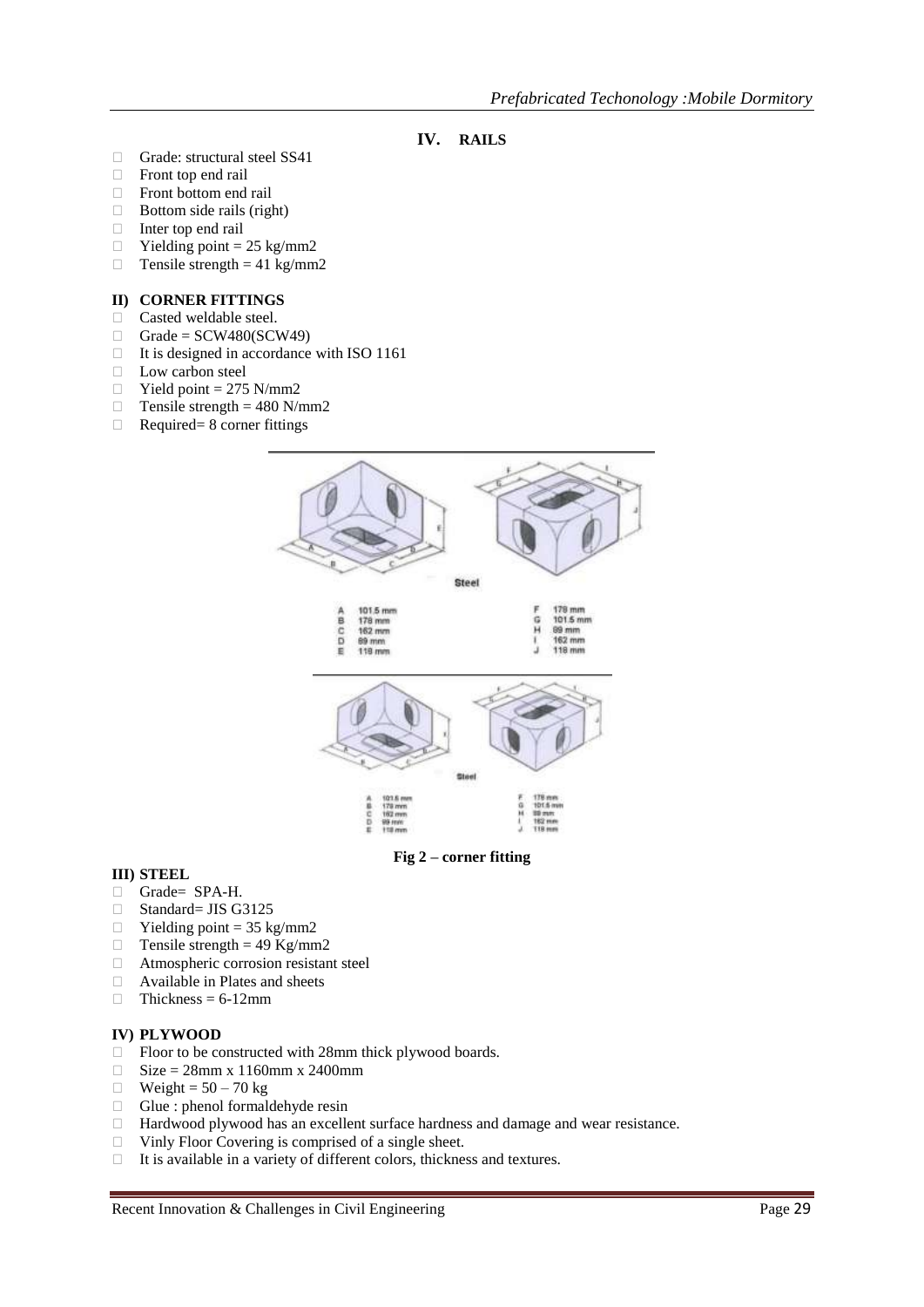#### **V) COATING**

- All steel surfaces coated with polyamide zinc rich epoxy primer.
- $\Box$  Dried up in room
- $\Box$  interior surface: epoxy zinc rich primer
- epoxy high build coating
- Exterior surface: epoxy zinc rich primer
- acrylic top coating

#### **VI) DISPOSAL OF SEWAGE**

- $\Box$  For the disposal of sewage from the Dormitory we can use Bore hole latrines.
- $\Box$  Borehole latrines have an augered hole and may be sunk to a depth of 10 m or more.
- $\Box$  The diameter of latrines varies from 0.3m to 0.5m.
- $\Box$  A 0.5m hole 10 m deep will serve a 12 to 15 people for about two to three years.
- $\Box$  sewage can carry away to the latrine through the drainage system.



#### **VII) SOLAR PANEL**

- $\Box$  Solar panels absorb the sunlight as a source of energy to generate electricity or heat.
- $\Box$  Solar energy is cheaper than other energy sources.
- $\Box$  Solar energy is the most promising source of energy in nearby future.
- Requirement for Dormitory is 3 LED lights (3W each) and 3 DC Fans (75W).
- $\Box$  As per the inside lightening system, 250W of solar panel will require.
- $\Box$  The dimension of solar panel for the dormitory is 4.30ft\*3.50ft.
- $\Box$  Battery of 150AH will attach to the solar panel for the storage an electricity.
- □ Life span 25 years.

#### **VIII) ADVANTAGES**

- It will enhance the comfort and living standard of the worker who are being treated as second class citizens.
- $\Box$  It will reduce anxiety of workers or labourers.
- $\Box$  It will be affordable, economical for contractor as well as worker.
- $\Box$  Living on site will reduce the transportation cost and time.<br>Providing comfortable living will increase work efficiency
- Providing comfortable living will increase work efficiency.
- $\Box$  It is eco friendly

#### **IX) DISADVANTAGES**

- $\Box$  High initial cost
- maintenance require

#### **V. CONCLUDING REMARK / SCOPE OF STUDY**

Our innovative and economical technological mobile dormitory is helpful to fast changing demand of work environment. Mobile dormitory is not only useful for working labor but also in near future it can be use as portable office cabins, portable site cabins, portable bunk house, portable toll booths,portable security cabins. As far as India's living lands property rates are to be considered these gives solution to that problem as you move to another city the mobile dormitory gives us ease to do as you can shift it to another place easily.

Mobile dormitory gives a wide scope in India near future not only for working labor at site but also many other